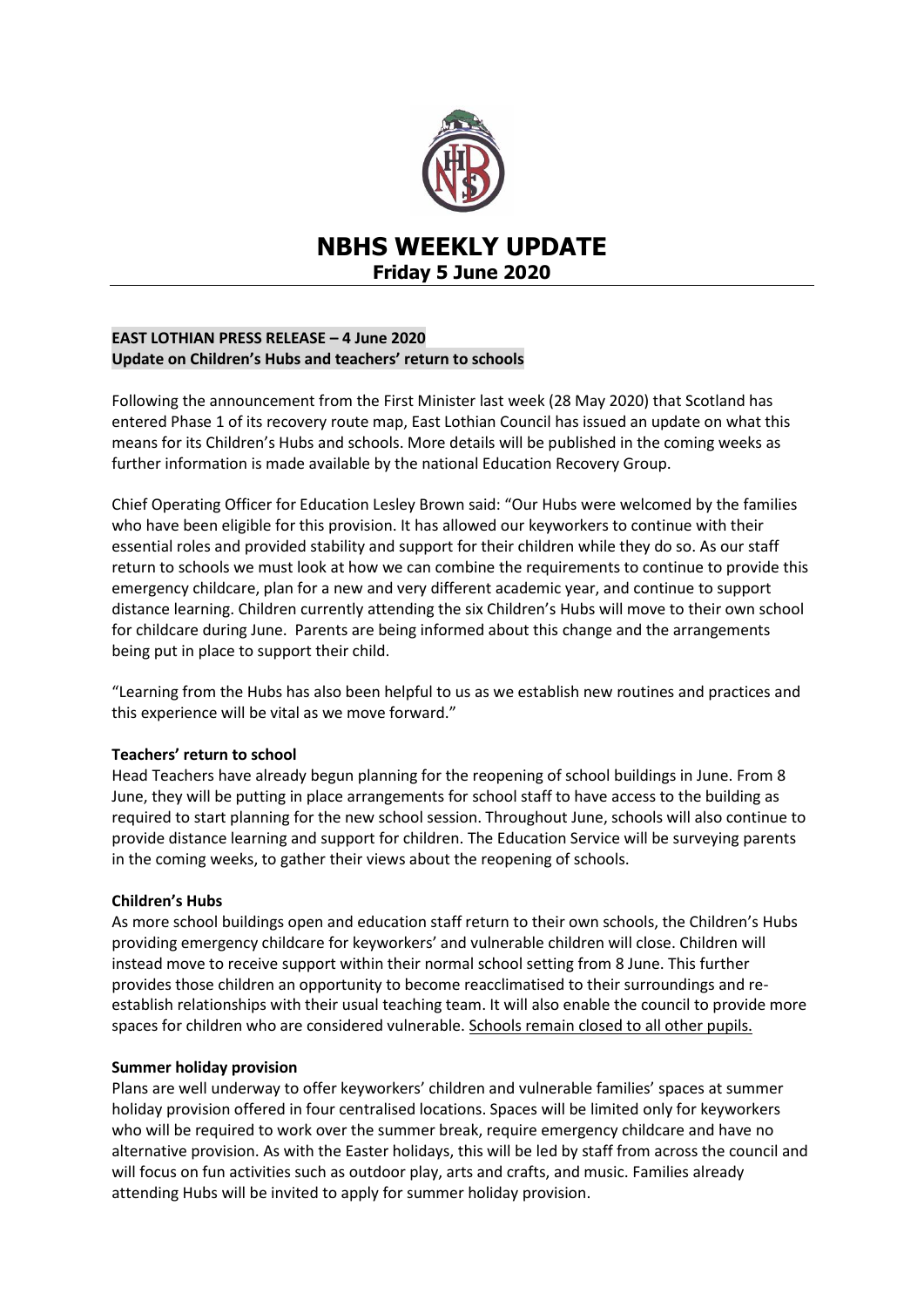# **SCHOLAR**

Next week, new S4 pupils will be getting access to SCHOLAR - the online learning resource from Heriot Watt University. It offers resources to support Nationals, Highers and Advanced Highers in science, maths, languages and business. A full list of supported courses can be found here: [https://scholar.hw.ac.uk/why.html#availableCourses.](https://scholar.hw.ac.uk/why.html#availableCourses)

Pupils will receive an email with their login details. Pupils can use SCHOLAR as an independent study resource, and many teachers will be directing pupils to particular activities through Google Classroom.

## **Wellbeing Challenges**

On Monday, the health and wellbeing team will invite pupils to take part in a series of wellbeing challenges over the next two weeks. Evidence of pupils' achievements can be submitted in a variety of ways, from written statements to video footage. We aim to produce a picture collage and video in the last week of term to celebrate their efforts and have something to look back on. Here is a snapshot of what some staff members have been up to during the lock down. We look forward to seeing your entries.

[https://drive.google.com/file/d/1cDI8JXRbnefppHBHSfEL4Zk8AmezHR\\_l/view?usp=drive\\_web](https://drive.google.com/file/d/1cDI8JXRbnefppHBHSfEL4Zk8AmezHR_l/view?usp=drive_web)

## **Parent Council Meeting**

We are holding a virtual Parent Council meeting on Tuesday 9 June at 7.00 pm.

# **Virtual Work Experience Programme – S5/S6**

Open for students considering apprenticeships OR in need of valuable work experience to add to their CV's. The organisers work with many global/FTSE 100 companies, they will be playing a big part in the week facilitating webinars and workshops. You will be given the opportunity to engage with these companies during the week and get exposure to their sectors. Prizes will be given out (iPads, learning resources and gift vouchers). RAF, PwC, EY, Capgemini, IBM and many others will be taking part.

#### **Key details**:

22nd June - 26th June

9am - 16:30 each day (times may vary)

First come first served basis (FREE Opportunity)

Student MUST sign up using the link below and will need to inform you / school they have applied (please do send out via parent mail so that parents / carers are made aware of this opportunity) All students that take part in the full week will get a written reference and can include this on their CV's and make reference to the global companies they heard from

# **The Experience**:

Introduction to the business world (working in the corporate environment) Employability skills (CV writing, STAR exercise, the whole recruitment process explained in full detail to big brands) (Digital Interviews, Psychometric Testing etc.... the whole lot)! Business challenges around emerging technologies, new products and innovation/change strategy Projects to work on in their assigned groups & mentors to monitor progress Prizes and office experience days up for grabs to stand out students during the week Each student will get their own digital log book so they can keep track on their progress for the week It is first come first served and all students will need to register via the link below. **<https://www.surveymonkey.co.uk/r/7D8GFX5>**